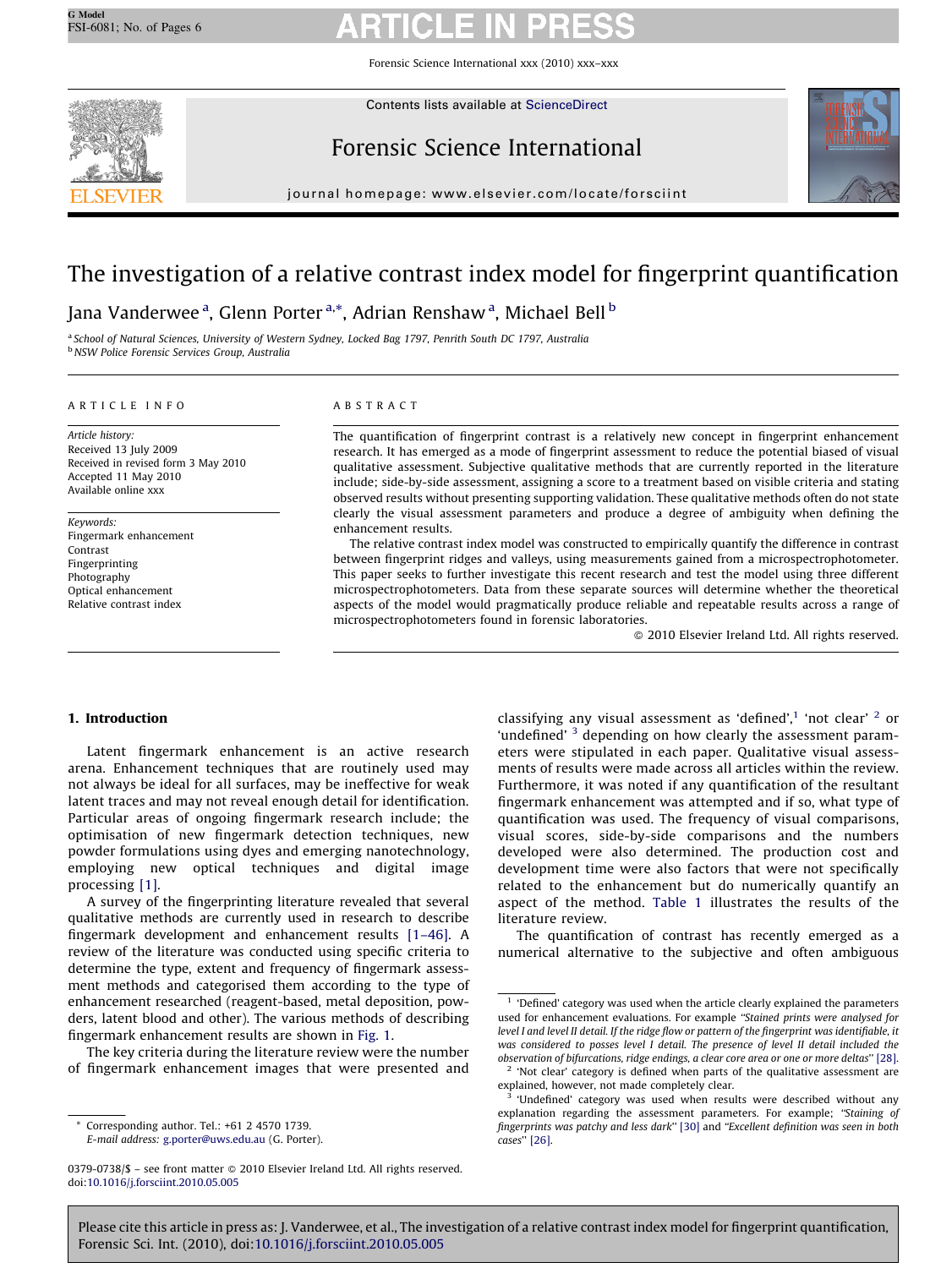<span id="page-1-0"></span>

Fig. 1. Methods of describing fingermark enhancement results used in current literature.

qualitative assessment methods. The relative contrast index (RCI) measures the difference in contrast between fingerprint ridges and valleys using a microspectrophotometer [\[47\]](#page-5-0). It provides a numerical or logarithmic value of contrast that is comparable between treatments. It also eliminates visual effects from influencing the visual assessment of a specific technique.

Relative contrast index = 
$$
log_{10} \left( \frac{\text{Valley intensity}}{\text{Ridge intensity}} \right)
$$

The relative contrast index method uses spectra from fingermark valleys and ridges using a microspectrophotometer and the numerical values required for the relative contrast index are obtained by integrating the area under the spectral curve and applying the model's formulae. In theory, due to the relative nature of the contrast index, the model should produce consistent results for the same specimen when using different instruments. The principal objective of this research was to examine the relative contrast index and determine whether these values are consistent using different microspectrophotometers found within forensic science laboratories.

#### 1.1. Measurement mode

The initial microspectrophotometer used in the development of the relative contrast index model [\[47\]](#page-5-0) had the capacity to measure spectra in 'reflective', 'transmission' and 'scope' modes. The initial RCI model was developed using 'scope mode' which is a measurement mode that uses 'intensity counts' as the measurement of reflected light detected. The dedicated instruments used in this research did not have the 'scope' mode capacity. 'Percentage reflection' mode was considered as a more viable measurement mode.

A preliminary experiment for this research required testing the original instrument in both 'scope' and 'percentage reflection' modes to determine whether the relative contrast index results would be equivalent. Spectra were measured in both 'scope' and 'percentage reflection' modes, keeping all other settings identical including the sample area. The difference between the scope and percentage reflection modes was considered negligible but for the purpose of this study, all microspectrophotometer instruments were utilised in 'percentage reflection' mode to ensure a standardised approach.

#### 2. Materials and methods

Three different microspectrophotometers were selected to measure the experimental sample material and determine whether the relative contrast index would remain the same throughout each instrument. The following instruments and operational parameters were used:

#### 2.1. Instrument 1 – Leica DMR and Ocean Optics HR2000

Instrument 1 was a non-dedicated instrument that linked an Ocean Optics HR2000 spectrophotometer by a coaxial probe to the camera mount of the Leica DMR microscope. The OOIBase32 software program version 2.0.6.5 was opened to process the spectra. The spectrophotometer had fixed specifications with the entrance aperture set at 50  $\mu$ m, slit width of 25  $\mu$ m, optical resolution of 0.1 nm, composite diffraction grating that ranged 200 nm to 1100 nm. The integration time was set to 10 ms. The boxcar and averaging functions were each set to 5. All other functions were either set to 0 (zero) or were not selected.

The microscope lamp brightness was set to the maximum and the lamp was allowed to warm up for a minimum of 60 min before use. Any light filters on the microscope were all disengaged. The total magnification was  $\times$ 400 with the combination of the eyepiece  $(x10)$  and the objective lens  $(x40)$ . A large magnification was used to compensate for the large sampling area read by the spectrophotometer.

#### 2.2. Instrument 2 – Leica Aristomat and Leitz MVP SP

The Leica Aristomat microscope was fitted with a dedicated Leitz MVP SP spectrophotometer. This instrument was also formerly used by law enforcement for forensic casework. The Leica Spectra Program, version 1.32 for Windows 95, was opened to process the spectra. In the adjustment window, the sensitivity was set at 7.5%, microscope lamp brightness was set at 50% and the 'active' box had the eyepiece flaps box checked. The lamp shutter key was selected for all the measurements. The low pass box had the 3000 Hz low pass filter selected. All optical filters were disengaged by selecting 'open'. The 'equalize' box was left blank.

In the measurement window, the miscellaneous box had the spectral option ticked. The interval was set at the lowest value possible, 0.1 s. Display also had spectrum selected. Colorimetry values had light type A and colour model XYZ selected. The spectrum box had a range of 400 nm to 700 nm, with the limit set to 0 (zero) and delta 3 selected. Measurement mode had 'reflectance' selected with smooth set to 5 and number of scans set to 5 (by default 8). Additive was not selected. The photometer field diaphragm had the two levers parallel to the red dot. The microscope lamp was allowed to warm up for a minimum of 60 min before readings were taken.

#### 2.3. Instrument 3 – CRAIC QDI2010

The CRAIC QDI2010 is currently used by law enforcement for forensic casework. CRAIC MSP Data Acquisition Software was opened to process the spectra and CRAIC CCD Image Capture (IC) software (DFx41AF02) was used to view the samples.

The optimum integration time was calculated by the instrument at 1913.23 ms. Standard analysis conditions were set with 400 nm to 700 nm selected. Scans to average were set at 20 with the recommended sampling time of 1242.51 ms. The resolution factor (0–15) was set at 4. The video formats had a frame rate of  $1280 \times 960$  at 7.5, 3.75 frames/s. The dynamic range of the ADC was 10 bit and the signal to noise ratio was ADC 9 bit at  $25^{\circ}$ C gain 0.

The IC Capture 2.0 was set at 50% live for visualisation. The exposure was set between 1/83 s and 1/120 s for the duration of the data collection. Brightness was set to 63, gain to 300 and auto reference parameter to 690. The colour settings were kept at the optimum values with hue 181, saturation 129 and white balance auto was selected. The image parameter was set at gamma 12.

#### 2.4. Fingermark exemplar material

The experimental fingermark samples consisted of an inked depletion series which was used in all microspectrophotometric data acquisition. Inked fingermarks were used due to the time lapse between data collection from each instrument and ink deposition was considered a more stable material than other fingermark development methods (e.g. ninhydrin, amido black, physical developer). The depletion series provided samples of differing contrast across a range of depletions between each sample group.

The inked fingermarks were deposited onto Fuji Xerox Performer $+$ <sup>®</sup> copy paper using a finger loaded with a Lightning Powder Company Incorporation<sup>®</sup> black Porelon Fingerprint Pad. The male donor freshly loaded the finger in ink and then rolled the finger onto the copy paper, ensuring a fully deposited mark was deposited using a rolled nail-to-nail technique. The thumb was freshly inked and then consecutively deposited three times without re-inking to produce three depletions. This was repeated 30 times with a total of 90 different fingermarks (30 each group). The sample fingermarks were labelled according to deposition with the first known as the  $n_1$  depletion, followed by the  $n_2$  depletion and then the  $n_3$  depletion ([Fig. 2\)](#page-3-0).

The inked samples were then stored in Camerons Premium $^{\circledR}$  blank envelopes to avoid any fading caused by ultraviolet radiation and further stored in an insulated Valuca Pty Ltd. Arctic 4L Styrofoam cooler to maintain consistent temperature and enhance the archival considerations.

#### 2.5. Reference standard and control

A mini GretagMacbeth ColorChecker<sup>®</sup> colour rendition test chart was used as a reference standard and control which consists of twenty-four colour patches of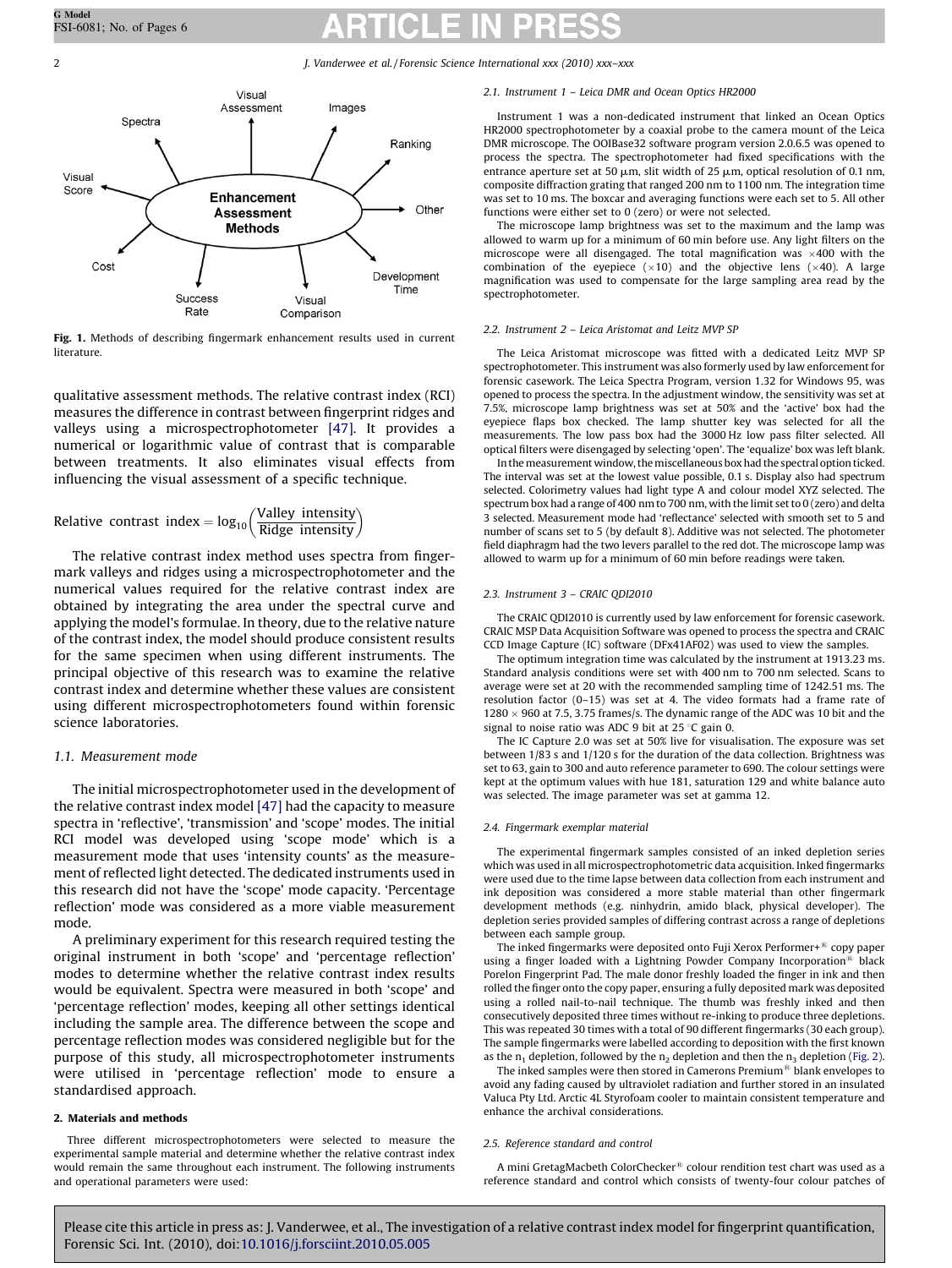### <span id="page-2-0"></span>Table 1

Results from literature survey regarding methods of articulating fingermark enhancement results.

|           | Enhancement Fingermark Visual<br>research                                                                                                                                                                                                                     | image\s                     |                                                                                                                                                                                                                          | Visual<br>assessment comparison score | Visual<br>assigned | comparison | Side-by-side Development Production<br>time | cost | Number<br>of marks<br>developed | Quantification Type of<br>attempted | quantification                          |
|-----------|---------------------------------------------------------------------------------------------------------------------------------------------------------------------------------------------------------------------------------------------------------------|-----------------------------|--------------------------------------------------------------------------------------------------------------------------------------------------------------------------------------------------------------------------|---------------------------------------|--------------------|------------|---------------------------------------------|------|---------------------------------|-------------------------------------|-----------------------------------------|
| Reagent   | $[2]$<br>$[3]$                                                                                                                                                                                                                                                | $\boldsymbol{0}$<br>5       | ${\bf U}$<br>${\bf U}$                                                                                                                                                                                                   | 0                                     |                    |            |                                             |      |                                 |                                     |                                         |
|           | [4]                                                                                                                                                                                                                                                           | $\overline{2}$              | ${\bf U}$                                                                                                                                                                                                                |                                       |                    |            |                                             |      |                                 |                                     |                                         |
|           | $[5]$<br>[6]                                                                                                                                                                                                                                                  | 3<br>5                      | $\mathsf{U}% _{T}=\mathsf{U}_{T}\!\left( a,b\right) ,\ \mathsf{U}_{T}=\mathsf{U}_{T}\!\left( a,b\right) ,$<br>$\mathsf{U}% _{T}=\mathsf{U}_{T}\!\left( a,b\right) ,\ \mathsf{U}_{T}=\mathsf{U}_{T}\!\left( a,b\right) ,$ |                                       |                    |            |                                             |      |                                 |                                     | Spectra<br>Spectra                      |
|           | $[7]$                                                                                                                                                                                                                                                         | 6                           | $\mathsf{U}$                                                                                                                                                                                                             |                                       |                    |            |                                             |      |                                 |                                     | Spectra,<br>amino acid test             |
|           | $[8]$                                                                                                                                                                                                                                                         | 0                           | $\mathsf{U}% _{T}=\mathsf{U}_{T}\!\left( a,b\right) ,\ \mathsf{U}_{T}=\mathsf{U}_{T}\!\left( a,b\right) ,$                                                                                                               |                                       |                    |            |                                             |      |                                 |                                     | Spectra,                                |
|           | $[9] % \begin{center} \includegraphics[width=\textwidth]{figures/fig_4} \end{center} % \vspace*{-1em} \caption{The figure shows the number of different types of the estimators. The left is the number of different types of the input.} \label{fig:time} %$ | $\pmb{0}$                   | $\mathsf{U}% _{T}=\mathsf{U}_{T}\!\left( a,b\right) ,\ \mathsf{U}_{T}=\mathsf{U}_{T}\!\left( a,b\right) ,$                                                                                                               |                                       |                    |            |                                             |      |                                 |                                     | NMR spectra<br>Spectra,<br>fluorescence |
|           | $[10]$                                                                                                                                                                                                                                                        | 12                          | $\mathsf{U}% _{T}=\mathsf{U}_{T}\!\left( a,b\right) ,\ \mathsf{U}_{T}=\mathsf{U}_{T}\!\left( a,b\right) ,$                                                                                                               |                                       |                    |            |                                             |      |                                 |                                     | intensity<br>Spectrum                   |
|           | $[11]$                                                                                                                                                                                                                                                        | 13                          | $\mathsf{U}% _{T}=\mathsf{U}_{T}\!\left( a,b\right) ,\ \mathsf{U}_{T}=\mathsf{U}_{T}\!\left( a,b\right) ,$                                                                                                               |                                       |                    |            |                                             |      |                                 |                                     | Amino acid test                         |
|           | $[12]$<br>$[13]$                                                                                                                                                                                                                                              | $\boldsymbol{0}$<br>$\,6\,$ | $\mathsf{U}% _{T}=\mathsf{U}_{T}\!\left( a,b\right) ,\ \mathsf{U}_{T}=\mathsf{U}_{T}\!\left( a,b\right) ,$<br>$\mathsf{U}% _{T}=\mathsf{U}_{T}\!\left( a,b\right) ,\ \mathsf{U}_{T}=\mathsf{U}_{T}\!\left( a,b\right) ,$ |                                       |                    |            |                                             |      |                                 |                                     |                                         |
|           | $[14]$<br>$[15]$                                                                                                                                                                                                                                              | 12<br>25                    | $\mathsf{U}% _{T}=\mathsf{U}_{T}\!\left( a,b\right) ,\ \mathsf{U}_{T}=\mathsf{U}_{T}\!\left( a,b\right) ,$<br><b>NC</b>                                                                                                  |                                       |                    |            |                                             |      |                                 |                                     |                                         |
| <b>MD</b> | $[16]$                                                                                                                                                                                                                                                        | $\boldsymbol{9}$            | $\mathsf{U}% _{T}=\mathsf{U}_{T}\!\left( a,b\right) ,\ \mathsf{U}_{T}=\mathsf{U}_{T}\!\left( a,b\right) ,$                                                                                                               |                                       |                    |            |                                             |      |                                 |                                     |                                         |
|           | $[17]$                                                                                                                                                                                                                                                        | 5                           | $\mathsf{U}% _{T}=\mathsf{U}_{T}\!\left( a,b\right) ,\ \mathsf{U}_{T}=\mathsf{U}_{T}\!\left( a,b\right) ,$                                                                                                               |                                       |                    |            |                                             |      |                                 |                                     | Deposition<br>$(ICP-MS)$                |
|           | $[18]$<br>$[19]$                                                                                                                                                                                                                                              | 22<br>$\sqrt{7}$            | $\mathsf{U}% _{T}=\mathsf{U}_{T}\!\left( a,b\right) ,\ \mathsf{U}_{T}=\mathsf{U}_{T}\!\left( a,b\right) ,$<br>$\mathsf{U}% _{T}=\mathsf{U}_{T}\!\left( a,b\right) ,\ \mathsf{U}_{T}=\mathsf{U}_{T}\!\left( a,b\right) ,$ |                                       |                    |            |                                             |      |                                 |                                     | Deposition                              |
|           |                                                                                                                                                                                                                                                               |                             |                                                                                                                                                                                                                          |                                       |                    |            |                                             |      |                                 |                                     | (Densitometry &<br>ICP-MS)              |
|           | $[20]$<br>$[21]$                                                                                                                                                                                                                                              | 15<br>12                    | $\mathsf{U}% _{T}=\mathsf{U}_{T}\!\left( a,b\right) ,\ \mathsf{U}_{T}=\mathsf{U}_{T}\!\left( a,b\right) ,$<br>$\mathsf{U}% _{T}=\mathsf{U}_{T}\!\left( a,b\right) ,\ \mathsf{U}_{T}=\mathsf{U}_{T}\!\left( a,b\right) ,$ |                                       |                    |            |                                             |      |                                 |                                     |                                         |
| Powder    | $[22]$                                                                                                                                                                                                                                                        | 11                          | $\mathsf{U}% _{T}=\mathsf{U}_{T}\!\left( a,b\right) ,\ \mathsf{U}_{T}=\mathsf{U}_{T}\!\left( a,b\right) ,$                                                                                                               |                                       |                    |            |                                             |      |                                 |                                     | Spectra                                 |
|           | $[23]$                                                                                                                                                                                                                                                        | 3                           | $\mathsf{U}% _{T}=\mathsf{U}_{T}\!\left( a,b\right) ,\ \mathsf{U}_{T}=\mathsf{U}_{T}\!\left( a,b\right) ,$                                                                                                               |                                       |                    |            |                                             |      |                                 |                                     | Weight and<br>volume                    |
|           |                                                                                                                                                                                                                                                               |                             |                                                                                                                                                                                                                          |                                       |                    |            |                                             |      |                                 |                                     | percent                                 |
|           | $[24]$<br>$[25]$                                                                                                                                                                                                                                              | 16<br>$\,8\,$               | ${\bf U}$<br>${\sf NC}$                                                                                                                                                                                                  |                                       |                    |            |                                             |      |                                 |                                     | Spectra<br>Spectra,                     |
|           |                                                                                                                                                                                                                                                               |                             |                                                                                                                                                                                                                          |                                       |                    |            |                                             |      |                                 |                                     | fluorescence<br>intensity,              |
|           | $[26]$                                                                                                                                                                                                                                                        | 17                          | $\mathsf{U}% _{T}=\mathsf{U}_{T}\!\left( a,b\right) ,\ \mathsf{U}_{T}=\mathsf{U}_{T}\!\left( a,b\right) ,$                                                                                                               |                                       |                    |            |                                             |      |                                 |                                     | lifetime                                |
| Blood     | $[27]$                                                                                                                                                                                                                                                        | 8                           | $\mathbf D$                                                                                                                                                                                                              |                                       |                    |            |                                             |      |                                 |                                     | Minutiae                                |
|           |                                                                                                                                                                                                                                                               |                             |                                                                                                                                                                                                                          |                                       |                    |            |                                             |      |                                 |                                     | counted                                 |
|           | $[28]$<br>$[29]$                                                                                                                                                                                                                                              | 5<br>$\,6\,$                | $\mathbf D$<br>$\mathsf{U}% _{T}=\mathsf{U}_{T}\!\left( a,b\right) ,\ \mathsf{U}_{T}=\mathsf{U}_{T}\!\left( a,b\right) ,$                                                                                                |                                       |                    |            |                                             |      |                                 |                                     | % Success rate                          |
|           | $[30]$<br>$[31]$                                                                                                                                                                                                                                              | $\boldsymbol{0}$<br>22      | $\mathsf{U}% _{T}=\mathsf{U}_{T}\!\left( a,b\right) ,\ \mathsf{U}_{T}=\mathsf{U}_{T}\!\left( a,b\right) ,$<br>$\mathsf{U}% _{T}=\mathsf{U}_{T}\!\left( a,b\right) ,\ \mathsf{U}_{T}=\mathsf{U}_{T}\!\left( a,b\right) ,$ |                                       |                    |            |                                             |      |                                 |                                     | Spectra                                 |
| Other     | $[32]$                                                                                                                                                                                                                                                        | $\sqrt{2}$                  | U                                                                                                                                                                                                                        |                                       |                    |            |                                             |      |                                 |                                     |                                         |
|           | $[33]$                                                                                                                                                                                                                                                        | $\overline{2}$              | $\mathsf{U}% _{T}=\mathsf{U}_{T}\!\left( a,b\right) ,\ \mathsf{U}_{T}=\mathsf{U}_{T}\!\left( a,b\right) ,$                                                                                                               |                                       |                    |            |                                             |      |                                 |                                     | Cyanoacrylate<br>deposition             |
|           | $[34]$                                                                                                                                                                                                                                                        | 6                           | $\mathsf{U}% _{T}=\mathsf{U}_{T}\!\left( a,b\right) ,\ \mathsf{U}_{T}=\mathsf{U}_{T}\!\left( a,b\right) ,$                                                                                                               |                                       |                    |            |                                             |      |                                 |                                     | Spectra                                 |
|           | $[35]$<br>$[36]$                                                                                                                                                                                                                                              | $\pmb{0}$<br>16             | $\mathsf{U}% _{T}=\mathsf{U}_{T}\!\left( a,b\right) ,\ \mathsf{U}_{T}=\mathsf{U}_{T}\!\left( a,b\right) ,$<br>${\bf U}$                                                                                                  |                                       |                    |            |                                             |      |                                 |                                     |                                         |
|           | $[37]$<br>$[38]$                                                                                                                                                                                                                                              | $\,$ 8 $\,$<br>5            | $\mathsf{U}% _{T}=\mathsf{U}_{T}\!\left( a,b\right) ,\ \mathsf{U}_{T}=\mathsf{U}_{T}\!\left( a,b\right) ,$<br>${\sf NC}$                                                                                                 |                                       |                    |            |                                             |      |                                 |                                     | Spectra                                 |
|           | $[39]$<br>$[40]$                                                                                                                                                                                                                                              | $\sqrt{4}$<br>10            | NC<br>${\bf U}$                                                                                                                                                                                                          |                                       |                    |            |                                             |      |                                 |                                     |                                         |
|           | $[41]$                                                                                                                                                                                                                                                        | 34                          | $\mathsf{U}% _{T}=\mathsf{U}_{T}\!\left( a,b\right) ,\ \mathsf{U}_{T}=\mathsf{U}_{T}\!\left( a,b\right) ,$                                                                                                               |                                       |                    |            |                                             |      |                                 |                                     |                                         |
|           | $[42]$                                                                                                                                                                                                                                                        | $\mathbf{3}$                | $\mathsf{U}% _{T}=\mathsf{U}_{T}\!\left( a,b\right) ,\ \mathsf{U}_{T}=\mathsf{U}_{T}\!\left( a,b\right) ,$                                                                                                               |                                       |                    |            |                                             |      |                                 |                                     | Sputter time,<br>spectra,               |
|           | $[43]$                                                                                                                                                                                                                                                        | $\overline{2}$              | $\mathbf D$                                                                                                                                                                                                              |                                       |                    |            |                                             |      |                                 |                                     | surface analysis                        |
|           | $[44]$                                                                                                                                                                                                                                                        | $18\,$                      | $\sf U$                                                                                                                                                                                                                  |                                       |                    |            |                                             |      |                                 |                                     |                                         |
|           | $[45]$                                                                                                                                                                                                                                                        | 21                          | ${\mathsf D}$                                                                                                                                                                                                            |                                       |                    |            |                                             |      |                                 |                                     | pH testing,<br>Ca spectra,              |
|           | $[46]$                                                                                                                                                                                                                                                        | 16                          | $\rm NC$                                                                                                                                                                                                                 |                                       |                    |            |                                             |      |                                 |                                     | % success rate                          |
|           |                                                                                                                                                                                                                                                               |                             |                                                                                                                                                                                                                          |                                       |                    |            |                                             |      |                                 |                                     |                                         |

Visual assessment key, D = Defined, U = Undefined, NC = Not clear.

known colour and reflective values. This study used only the six monochrome references considered as a grey scale of known reflective values. The grey scale consisted of black, white and four shades of grey [\(Fig. 3](#page-3-0)). Forty random measurements were taken from each reference standard patch. Data was then analysed to ensure the microspectrophotometers were producing comparable results for the reference standards.

#### 2.6. Data collection and analysis

All data collection parameters were maintained upon the specific instrument for the entire sample collection period to ensure consistency. Each fingermark sample had ten valley readings and ten ridge readings taken on each instrument<br>per group. These spectra were then imported into Microsoft® Excel and this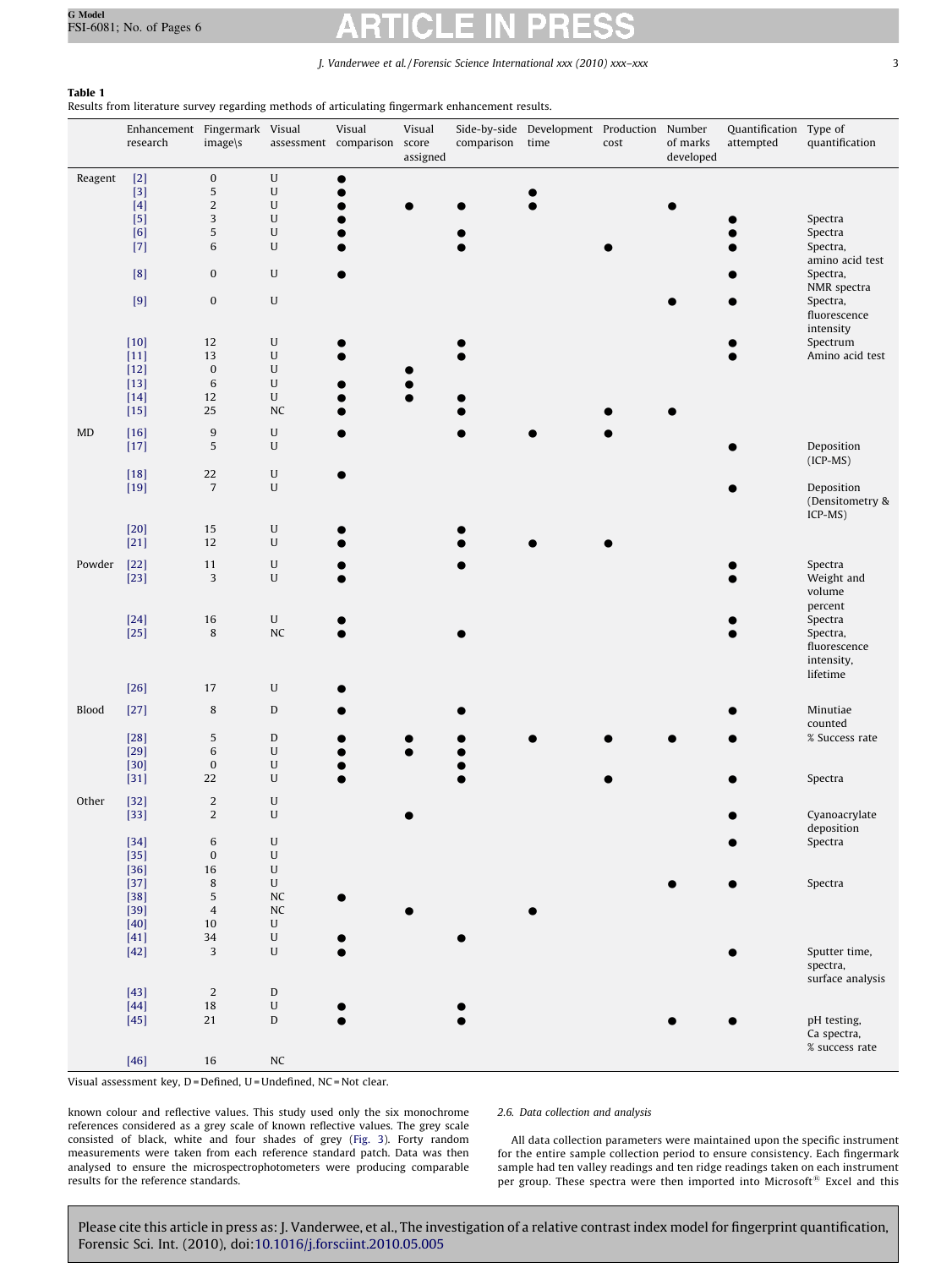<span id="page-3-0"></span>

Fig. 2. Inked fingermark depletion sample.



Fig. 3. Gretag Macbeth Color Checker<sup>®</sup> reference standard.

software was used to construct the relative contrast indices and conduct statistical analysis.

The relative contrast index model analysed the spectral data produced in 'scope' mode. The data analysis used the spectral data determined by integrating the area under the curve [\[47\].](#page-5-0) It was considered that averaging the 'percentage reflection' spectral data might be a more meaningful way of analysing the linear response. However, it should be noted that coloured values do not produce a similar curve response.

The data obtained in the visible region was integrated (with values below 3% omitted as white noise) and then compared to the same datamean values (averaging). The raw numerical values were considerably different (Table 2). However, when these values were entered into the relative contrast index formula the results were identical. These results demonstrate that either data analysis method can be used to enter into the relative contrast index formula. A one way ANOVA was completed on the depletion series samples to determine whether the relative contrast index could be used to distinguish between each depletion group ( $n_1$ ,  $n_2$ ,  $n_3$ ).

# 3. Results

# 3.1. Reference standard

Each grey value from the reference standard was measured and discriminated according to the different tonal values. However, equivalent percentage reflection values were not achieved from the three experimental instruments (Fig. 4). Instrument 2 almost halved the relative contrast index values obtained per grey tone. Contrastingly, Instrument 1 and 3 decreased more gradually.

# 3.2. Fingermark exemplar samples

The  $n_1$  depletion produced the highest relative contrast index,  $n_2$  depletion produced the second highest values and  $n_3$  depletion

# Table 2

| Depletion      | Data analysis | Average ridge | Average valley | <b>RCI</b> |
|----------------|---------------|---------------|----------------|------------|
| $n_1$          | Integration   | 19035.73      | 52862.13       | 0.4436     |
|                | Averaging     | 28.63         | 79.49          | 0.4436     |
| n <sub>2</sub> | Integration   | 30520.95      | 53011.68       | 0.2398     |
|                | Averaging     | 45.9          | 79.72          | 0.2398     |
| $n_3$          | Integration   | 38098.11      | 54723.11       | 0.1573     |
|                | Averaging     | 57.29         | 82.29          | 0.1573     |

the third ([Fig. 5\)](#page-4-0). All three instruments exhibited this trend. There was no overlap observed between the deviations of the different depletions on any of the instruments ([Table 3](#page-4-0)). The data spread reduces similarly from  $n_1$  depletion to  $n_3$  depletion, with the data spread most in the  $n_1$  depletion, less in the  $n_2$  depletion and least in the  $n_3$  depletion which represents a lowering of contrast.

One way ANOVA analysis of the results indicated there was a significant difference between the mean RCI values of Instruments 1, 2 and 3 for each depletion series (Instrument 1,  $F_{2,87}$  = 367.4,  $P < 0.0001$ ; Instrument 2,  $F_{2.87}$  = 262.2,  $P < 0.0001$  and Instrument 3,  $F_{2,87}$  = 437.3,  $P < 0.0001$ ). There was also a significant difference between the means of the  $n_1$  depletion,  $n_2$  depletion and  $n_3$ depletion on each instrument ( $n_1$  depletion,  $F_{2,87} = 86.5$ ,  $P < 0.0001$ ; n<sub>2</sub> depletion,  $F_{2,87} = 115.3$ ,  $P < 0.0001$  and depletion 3,  $F_{2.87}$  = 119.7,  $P < 0.0001$ ).

# 4. Discussion

The relative contrast index model was designed to be simple to implement. Irreconcilable differences existed between the instruments that even the relativity of the model could not compensate



Fig. 4. Relative contrast index values obtained from the reference standard across the instruments.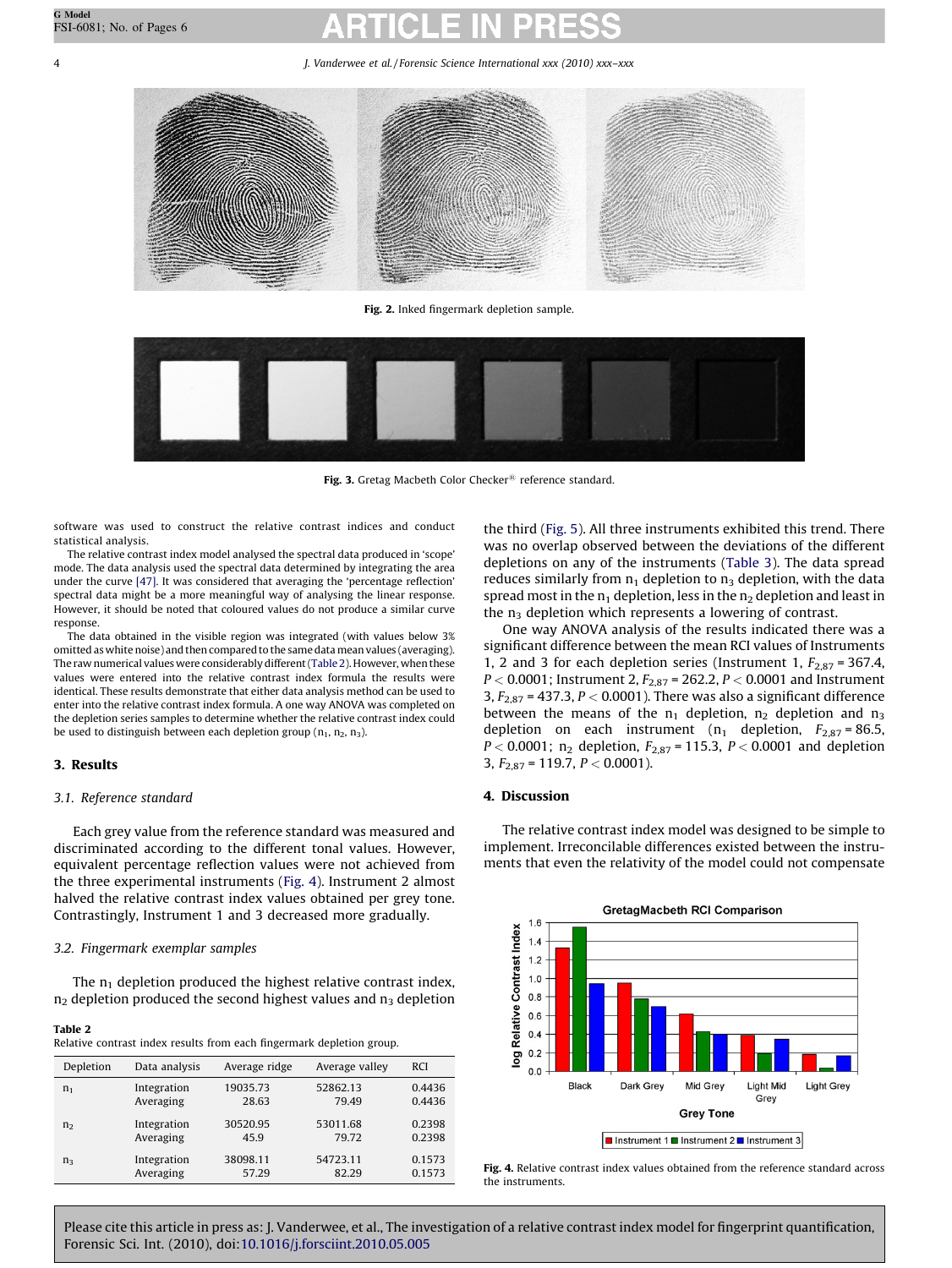<span id="page-4-0"></span>

Fig. 5. Relative contrast index comparison of the depletion groups across different instruments.

for. The sampling aperture, operating software and instrument sensitivities perhaps played the key roles in the different results. Technological improvements in the instrument's design and calibration may compensate for these differences in future. However, current instruments though are somewhat incompatible, which is also evident with different spectral libraries for each different microspectrophotometer, suggesting that the instrumentation cannot produce one standard spectral library [\[48\]](#page-5-0). The instruments are capable of comparing samples upon the one instrument but cannot read differences the same way across instruments.

The relative contrast index model was found not to produce universal results across the different instruments. The results did not translate into a universal numerical index, such as contrast index models used in photography as measured by densitometers [\[49\]](#page-5-0). This was an important development for the model, however, it does not limit its application to the forensic science industry. While the relative contrast index values are not universal across a range of different microspectrophotometers, the results obtained upon the one instrument are still directly comparable. This may provide a quantification of the results obtained from fingermark development research. The comparative results may further be expressed in a percentage of contrast increase or decrease throughout the research results. This empirical quantification may provide a significant advantage when expressing the outcomes of fingermark development and enhancement research.

The application of the relative contrast index and other repeatable quality assessment methodologies could potentially improve the quality of enhancement research by standardising the assessment methodologies and providing benchmarks for current

#### Table 3

Relative contrast index results from the three instruments used in the experiments made from each fingermark depletions.

| Depletion      | Instrument               | <b>RCI</b>              | Standard<br>deviation   | Standard<br>error       |
|----------------|--------------------------|-------------------------|-------------------------|-------------------------|
| n <sub>1</sub> | 1                        | 0.718                   | 0.076                   | 0.014                   |
|                | $\overline{2}$           | 0.489                   | 0.078                   | 0.014                   |
|                | 3                        | 0.659                   | 0.053                   | 0.01                    |
| n <sub>2</sub> | 1<br>$\overline{2}$<br>3 | 0.464<br>0.296<br>0.474 | 0.063<br>0.035<br>0.05  | 0.012<br>0.006<br>0.009 |
| $n_3$          | 1<br>$\overline{2}$<br>3 | 0.296<br>0.191<br>0.304 | 0.036<br>0.022<br>0.035 | 0.007<br>0.004<br>0.006 |
|                |                          |                         |                         |                         |

techniques. The relative contrast index also has a potential application for quality assurance of laboratory reagents. Testing prepared formulations to a standard could also allow the discrimination between discoloured or expired reagents.

### 5. Conclusions

This study has indicated that the relative contrast index model is an effective tool for measuring differences in contrast between fingermark samples. Although, the model did not produce absolute or universal values, it still effectively quantified contrast on each instrument. Identifying the model's applicability to quality assurance in forensic science was also an important outcome. Quantification of fingermark contrast reduces or eliminates ambiguity, as well as providing a documentable, repeatable and objective measurement of contrast enhancement. The relative contrast index model provides a valuable framework and positive outcomes for future forensic science research.

### Acknowledgements

The authors would like to thank Professor Chris Lennard and the University of Canberra, Professor James Robertson, Mr Milutin Stoilovic and the Australian Federal Police for their assistance and access to the instruments.

### References

- [1] C. Lennard, Conference report fingerprint detection: future prospects, Aust. J. Forensic Sci. 39 (2) (2007) 73–80.
- J. Almog, Reagents for chemical development of latent fingerprints: vicinal triketones – their reaction with amino acids and with latent fingerprints on paper, J. Forensic Sci. 32 (6) (1987) 1565–1573.
- J. Almog, A. Hirshfeld, J.T. Klug, Reagents for the chemical development of latent fingerprints: synthesis and properties of some ninhydrin analogues, J. Forensic Sci. 27 (4) (1982) 912–917.
- [4] J. Almog, V.G. Sears, E. Springer, D.F. Hewlett, S. Walker, S. Wiesner, R. Lidor, E. Bahar, Reagents for the chemical development of latent fingerprints: scope and limitations of benzo[f]ninhydrin in comparison to ninhydrin, J. Forensic Sci. 45 (3) (2000) 538–544.
- [5] J. Almog, Y. Cohen, M. Azoury, T.R. Hahn, Genipin a novel fingerprint reagent with colormetric and fluorogenic activity, J. Forensic Sci. 49 (2) (2004) 1367–1371.
- [6] J. Almog, G. Levinton-Shamuilov, Y. Cohen, M. Azoury, Fingerprint reagents with dual action: color and fluorescence, J. Forensic Sci. 52 (2) (2007) 330–334.
- [7] J. Almog, A. Klein, I. Davidi, Y. Cohen, M. Azoury, M. Levin-Elad, Dual fingerprint reagents with enhanced sensitivity: 5-methoxy- and 5-methylthioninhydrin, J. Forensic Sci. 53 (2) (2008) 364–368.
- [8] C. Conn, G. Ramsay, C. Roux, C. Lennard, The effect of metal salt treatment on the photoluminescence of DFO-treated fingerprints, Forensic Sci. Int. 116 (2001) 117–123.
- [9] S.J. Gardner, D.F. Hewlett, Optimization and initial evaluation of 1,2-indandione as a reagent for fingerprint detection, J. Forensic Sci. 48 (2003) 1288–1292.
- [10] C.A. Pounds, R. Grigg, T. Mongkolaussavaratana, The use of 1,8-diazafluoren-9 one (DFO) for the fluorescent detection of latent fingerprints on paper. a preliminary evaluation, J. Forensic Sci. 35 (1) (1990) 169–175.
- [11] C. Roux, N. Jones, C. Lennard, M. Stoilovic, Evaluation of 1,2-indanedione and 5,6 dimethoxy-1,2-indanedione for the detection of latent fingerprints on porous surfaces, J. Forensic Sci. 45 (4) (2000) 761–769.
- [12] Y. Sasson, J. Almog, Chemical reagents for the development of latent fingerprints. I: scope and limitations of the reagent 4-dimethylamino-cinnamaldehyde, J. Forensic Sci. 23 (4) (1978) 852–855.
- [13] L. Schwarz, I. Frerichs, Advanced solvent-free application of ninhydrin for detection of latent fingerprints on thermal paper and other surfaces, J. Forensic Sci. 47 (6) (2002) 1274–1277.
- [14] L. Schwarz, I. Klenke, Enhancement of ninhydrin- or DFO-treated latent fingerprints on thermal paper, J. Forensic Sci. 52 (3) (2007) 649–655.
- [15] C. Wallace-Kunkel, C. Lennard, M. Stoilovic, C. Roux, Optimisation and evaluation of 1,2-indanedione for use as a fingermark reagent and its application to real samples, Forensic Sci. Int. 168 (2007) 14–26.
- [16] A. Becue, C. Champod, P. Margot, Use of gold nanoparticles as molecular intermediates for the detection of fingermarks, Forensic Sci. Int. 168 (2007) 169–176.
- [17] N. Jones, D. Mansour, M. Stoilovic, C. Lennard, C. Roux, The influence of polymer type, print donor and age on the quality of fingerprints developed on plastic substrates using vacuum metal deposition, Forensic Sci. Int. 124 (2001) 167–177.
- [18] N. Jones, M. Stoilovic, C. Lennard, C. Roux, Vacuum metal deposition: developing latent fingerprints on polyethylene substrates after the deposition of excess gold, Forensic Sci. Int. 123 (2001) 5–12.